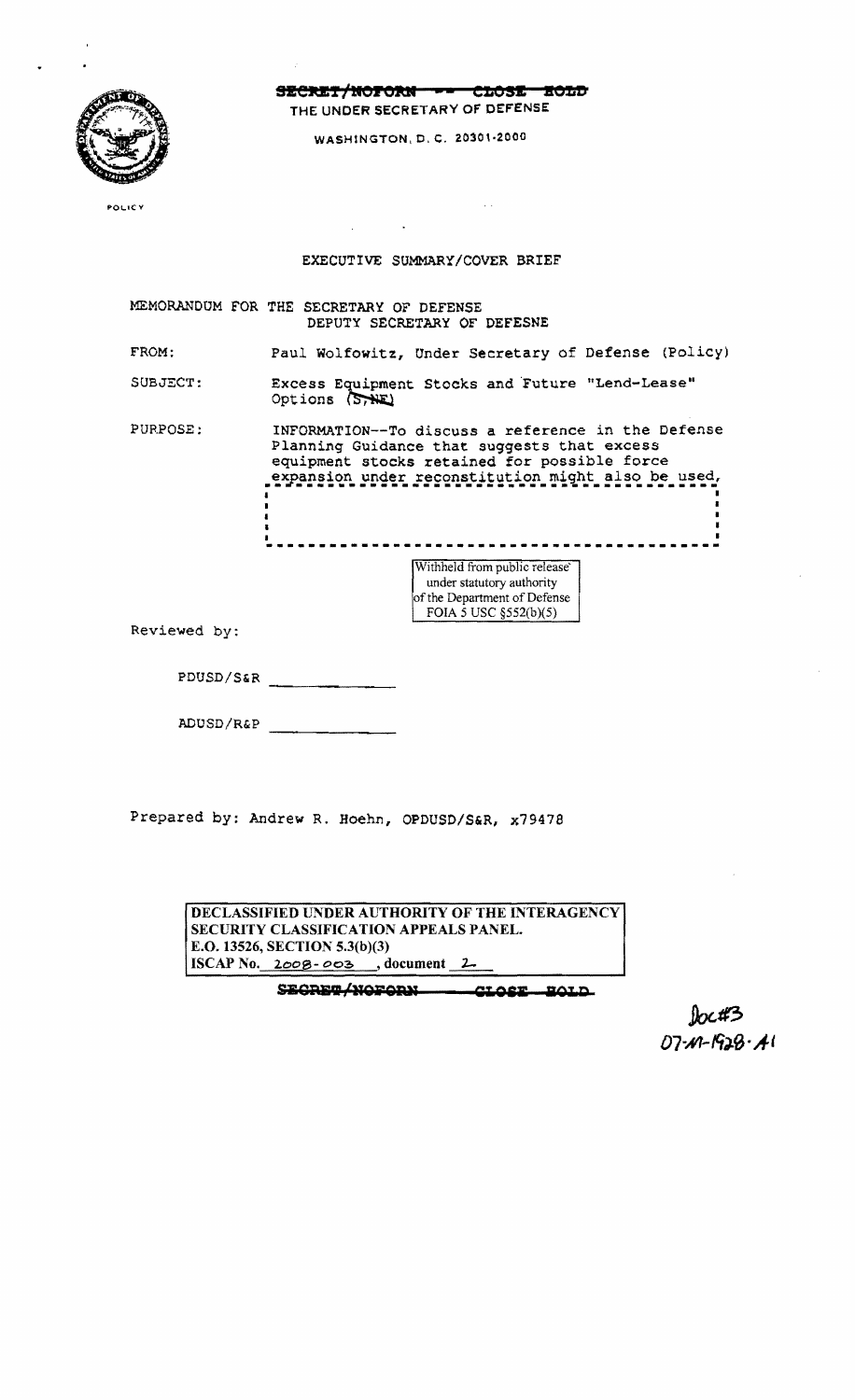متمع <u>CLOSE</u> <del>iecret/noforn</del>

| ----------------------------                                       |
|--------------------------------------------------------------------|
| Excess Equipment Stocks and .                                      |
| $1.227 \times 10^{-10} \text{ m} = 2.28 \times 10^{-10} \text{ m}$ |
|                                                                    |
| ------------------------------                                     |

(S) The DPG programming guidance directs the Services to "program for--or alternatively, itemize and cost in a POM addendum--assets to enable reconstitution of ... combat capable forces ...." This quidance intends for the Services to maintain "cadre-type" units, or production restart capacity for current systems, or to consider long-term storage or "mothballing" of combat vehicles, airplanes, and ships leaving the force. We expect this form of "smart layaway" to be a low-cost hedge against future reconstitution threats. If relatively near-term force expansion were required we will have made best use of our earlier investments by preserving the option to build forces around what, in most cases, is still modern and usable equipment.

under statutory authority<br>of the Department of Defense<br>POIA 5 USC  $\S$ 552(b)(5) Withheld from public release

under statutory authority<br>of the Department of Defense<br>FOIA 5 USC  $\S{552(b)(5)}$ 

Withheld from public release

 $(S<sub>7</sub>)$ . Another factor that should influence our consideration of a smart layaway program is the idea that this same equipment<br>could be used, in extreme conditions, 1..................... The Minimized Contract of the Contract of County of the Minimized Contract of The Minimized Contract of The Minimized Contract of The Minimized Contract of The Minimized Contract of The Minimized Contract of The Minimized strengthening the military capability [ [ ] [ ] [ ] [ ] [ ] ] ] and<br>thereby furthering deterrence. Perhaps more importantly it might ultimately help to preclude the direct involvement of American .... forces<sub>.</sub>' --------------------------

TS. Our view of this concept is that we should not set aside more equipment than we might reasonably expect to use for our own reconstitution efforts. And we would want to be quarded in anything but very general references to the thought of a future<br>response to the thought of a future<br>may have underway or of prejudging what we would hope to be a more positive outcome. This is the same reason we may not wish to make some of this equipment available now. situation, show our commitment to the concept of democracy and our unwillingness to accept aggression or military intimidation, and make productive, yet highly leveraged use of our earlier military investments.

(N) The DPG Policy and Strategy section will make reference to this concept in the last sentence of the paragraph that follows:

We will plan to reconstitute with forces tailored to exploit new high-leverage technologies, operational concepts, or strategies; to exploit vulnerabilities unique to a

> - CLOSE HOLD <del>obcret/noforn</del>